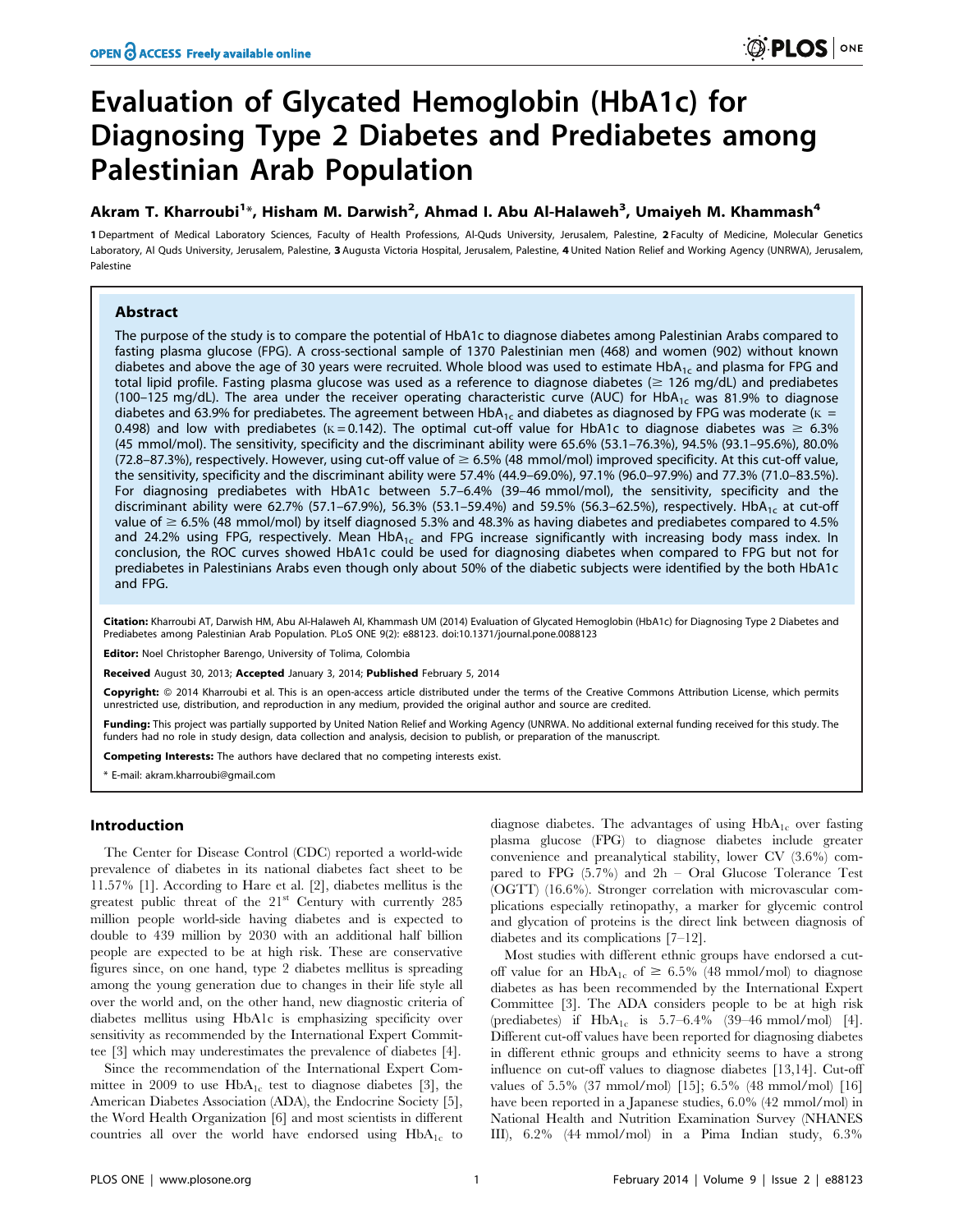(45 mmol/mol) in an Egyptian study as reported by Davidson [8]; and three cut-off values for Chinese [14]. The Australians recommended the use of two cut-off values;  $\leq 5.5\%$  to 'rule-out' and  $\geq 7.0\%$  to 'rule-in' diabetes [17]. Variations in prevalence of diabetes [18–22] and prediabetes [23] due to ethnicity have been documented.

Evaluating the cut-off value for diagnosing diabetes using HbA1c in Arabs needs to be investigated. One report investigated adult Arabs living in Detroit, USA [24] and another one from Abu Dhabi, United Arab Emirates [25]. This is the first report on using  $HbA<sub>1c</sub>$  to diagnose diabetes in adult Palestinians living in, and in the neighborhood of, the refugee camps in the center and southern locations of the West Bank region in Palestine.

#### Materials and Methods

#### Ethics Statement

Ethical approval for the study protocol was obtained from the Research Ethics Committee of Al-Quds University in the Palestine. Written informed consent was obtained from all participants involved in the study.

#### Participants

A convenient cross-sectional sample of 1370 adult Palestinian men (468) and women (902) without known diabetes and above the age of 30 years were recruited (based on their volunteer attendance to clinics) from central and southern refugee camps in Ramallah, Bethlehem and Hebron districts administered by UNRWA. All subjected were instructed to fast for 10–12 hours before coming to the clinic at 8:00 am. A special questionnaire concerning family history and health-related information was filled for all participants by direct interviews with the researchers. People previously diagnosed with diabetes or hemoglobinopathies were ruled out from the study. Blood samples were collected from all subjects using EDTA tubes and centrally analyzed for  $HbA_{1c}$ . Plasma was also used to analyze FPG and total lipid profile, total cholesterol (TC), triglycerides (TG), high-density lipoprotein (HDL) and low-density lipoprotein (LDL). Blood pressure (BP) and BMI were also measured by the medical staff in the clinics. Body mass index (BMI) in kg/m<sup>2</sup> was categorized as normal (BMI  $\langle 25 \rangle$ , overweight (BMI  $\geq 25$  to  $\langle 30 \rangle$  and obese (BMI  $\geq 30$ ). The cut-off values for diabetes using FPG was  $\geq 126$  mg/dL, prediabetes 100–125 mg/dL and normal subjects having FPG  $\leq$ 100 mg/dL. Specificity, sensitivity, and the area under the ROC curve (AUC) for  $HbA_{1c}$  using different cut-off values were calculated using FPG as the ''gold standard''.

#### Analytical procedures

Blood samples were tested for FPG,  $HbA_{1c}$ , total lipid profile including TC, TG, LDL, and HDL. Fasting plasma glucose and total lipid profile (TC, TG, HDL) were measured enzymatically using Chemwell chemistry analyzer (Awareness Tech, USA), LDL- cholesterol (C) was calculated from the equation of Friedewald equation (LDL–C =  $TC - [HDL-C + (TG/5)]$ ).  $HbA_{1c}$  was measured using 3 µL EDTA blood by ion-exchange HPLC using TOSOH G8. Hemoglobin levels and CBC were measured for anemia evaluation as well hemoglobin variants were analyzed because of their interference with  $HbA_{1c}$  levels.  $HbA_{1c}$ assay was standardized to the Diabetes Control and Complications Trial (DCCT) assay method.

## Statistical analysis

was used to test for co-linearity between the continuous variables, statistical comparisons between different groups for these continuous variables were carried out using Student's t test and ANOVA. Pearson's Chi-Square statistic was used to assess for relationships between categorical variables. Receiver operating characteristic (ROC) curves were constructed to calculate sensitivity, specificity, predictive value positive (PVP) and predictive value negative (PVN) at different cut-off values for  $HbA_{1c}$ . Kappa  $(K)$  coefficients were used to test for agreement between  $HbA_{1c}$  and diabetes status based on FPG levels (diabetes and prediabetes). The ROC curve plots the sensitivity against 1 minus the specificity at all possible HbA1c cut-off values. The higher the AUC, the better the predictive value of HbA1c based on the logistic regression model. An AUC value of 0.5 would indicate no predictive value, whereas a value of 1.0 would indicate perfect predictive value with no false positives or false negatives. Sensitivity at each possible HbA1c cut-off value was calculated as  $[TP/(TP + FN)] \times 100$ , where  $TP = true$  positive (diabetic FPG and HbA1c cut-off value) and  $FN =$  false negative (diabetic FPG,  $\leq$  cut-off value for HbA1c). The sensitivity represents the percentage of those with fasting plasma glucose  $\leq 126$  mg/dL (7.0 mmol/L) who are classified as positive according to HbA1c. Specificity was calculated as  $[TN/(TN + FP)] \times 100$ , where TN  $=$  true negative (non-diabetic FPG and  $\leq$  cut-off value for HbA1c) and  $FP = false$  positive (nondiabetic  $FPG$ ,  $>$  cut-off value for HbA1c). The specificity represents and percentage of those with  $FPG \leq 126$  mg/dL (7.0 mmol/L) who are classified as negative according to the HbA1c. Youdin index and the discriminant ability at each cut-off value for HbA1c were used to determine the optimal cut-off value for HbA1c to diagnose diabetes. The discriminant ability is the average of sensitivity and specificity at each cut-off value. Venn diagrams were used for visual display or concordance/ discordance between FPG and HbA1c-based classification of participants. Statistical significance was accepted at  $p<0.05$ . Because of missing values the number of each group in different comparisons is different.

## Results

Fifty percent of the subjects that participated in this study were between the age of 40–49 years. They had no previous diagnosis of diabetes, but 56% of them had a family history of diabetes. The percentage of subjects with hypertension defined as systolic  $BP \geq$ 120 mmHg or diastolic  $BP \ge 90$  mmHg was about 5.1 and 6.1, respectively. The percentage of subjects with High TC  $(\geq$ 5.5 mmol/L), TG ( $\geq$  2.0 mmol/L) and LDL ( $\geq$  3.5 mmol/L) was 16.2%, 15.4% and 27.1% respectively; whereas the percentage of subjects with high HDL ( $\geq 2.0$  mmol/L) were 36.8%. The mean values of age,  $FPG$ ,  $HbA<sub>1c</sub>$ , TC, LDL were not significantly different between males and females whereas mean values of systolic BP, diastolic BP, and TG were significantly higher  $(p<0.001)$  in males compared to females and mean HDL and BMI were significantly higher  $(p<0.001)$  in females compared to males using t test to compare means.

Figure 1 shows the ROC curves for  $HbA_{1c}$  using FPG as a reference. The area under the ROC curve is 0.819 (0.75–0.89) for diagnosing diabetes (Figure 1 A) and 0.639 (0.60–0.68) for prediabetes (Figure 1 B). The agreement between HbA1c and diabetes was moderate  $(K = 0.498)$  and low with prediabetes  $(K = 0.142)$ . The cut-off value of equal sensitivity and specificity or the closest point to 100% sensitivity for diagnosing diabetes was about 5.9% (41 mmol/mol).

Different cut-off values were tested for their ability to diagnose diabetes using FPG as the gold standard. Table 1 shows that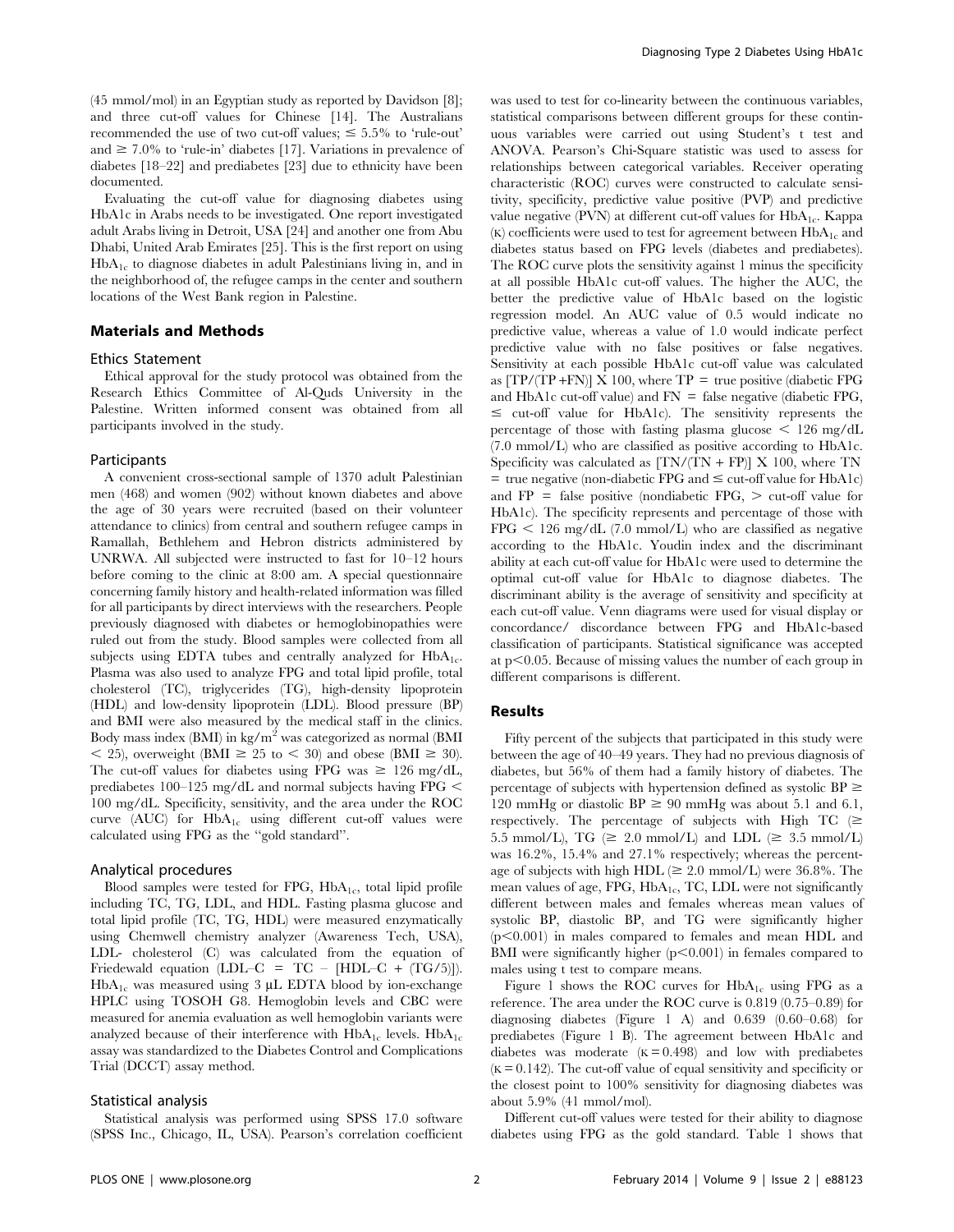

Figure 1. HbA<sub>1c</sub> receiver operating characteristic (ROC) curves for diabetes (A) and prediabetes (B) using FPG as a reference. AUC: area under the receiver operating characteristic curve. doi:10.1371/journal.pone.0088123.g001

HbA<sub>1c</sub> with cut-off value of  $\geq 6.3\%$  (45 mmol/mol) has the highest discriminant ability (80.0%) with sensitivity of 65.6% and specificity of 94.5%, Youden index also gave an optimum cut-off value of  $\geq 6.3$ . A cut-off value of  $\geq 6.5\%$  (48 mmol/mol) gave a specificity of 97.1% and a reasonable sensitivity (57.4%). However, a cut-off value of  $\geq 5.9\%$  (41mmol/mol) gave a specificity of 71.1% and a sensitivity of 75.4%. Lower cut-off values less than 5.9% (41mmol/mol) gave poor specificity. The percentage of subjects diagnosed as having diabetes using FPG ( $\geq 126$  mg/dL) and  $HbA_{1c}$  at cut-off values of 6.5% (48 mmol/mol), 6.3% (45 mmol/mol), and 5.9% (41 mmol/mol) were 4.5%, 5.3%, 8.2%, and 30.4%, respectively.

From a total of 1370 subjects, 61 (4.5%) were diagnosed with diabetes using the criteria of FPG ( $\geq$  126 mg/dL) and 73 (5.3%) were diagnosed having diabetes using the criteria of  $HbA_{1c} \ge$ 6.5% (48 mmol/mol). Thirty five subject were diagnosed with diabetes (2.6%) having both criteria. Thirty eight subjects (2.8%) were diagnosed to have diabetes by  $HbA_{1c}$  but not by FPG criteria whereas 26 subjects (1.9%) were diagnosed to have diabetes by

FPG but not HbA<sub>1c</sub> criteria. At a cut-off value of  $\geq 6.5\%$ (48 mmol/mol)  $HbA_{1c}$  diagnosed 57.4% of subjects to have diabetes from those diagnosed by FPG  $(\geq 126 \text{mg/dL})$ , whereas HbA<sub>1c</sub> diagnosed 55.8% of subjects to be normal (< 5.7%, 39 mmol/mol) from those diagnosed by FPG  $(<100$  mg/dL). On the other hand,  $HbA_{1c}$  diagnosed 628 (45.8%) as having prediabetes (5.7–6.4%, 39–46 mmol/mol) compared to 337 (24.6%) by FPG (100–125 mg/dL), 193 (14.1%) met both criteria.

The Venn diagrams for diabetes using ADA classification criteria are shown in Figure 2. Only 35.4% of subjects with diabetes meet both FPG and  $HbA_{1c}$  criteria whereas 38.4% are diagnosed by  $HbA_{1c}$  only and 26.3% by FPG only. In prediabetes Figure 2 shows that only 26.5% have prediabetes with both FPG and HbA1c criteria whereas HbA1c diagnosed 57.8% and FPG diagnosed 15.8%. Approximately 50% of normal subjects are diagnosed by both HbA1c and FPG, however, only 11.6% are diagnosed normal by  $HbA_{1c}$  and not by FPG and 39.1% are diagnosed normal by FPG and not by HbA1c.

Table 1. The effect of different cut-off values of HbA<sub>1c</sub> on sensitivity, specificity, PVP, PVN, percent of diabetes and area under ROC curves using FPG to diagnose diabetes (cut-off value  $\geq$ 126 mg/dL).

| Cut-off<br>value        | <b>Sensitivity</b><br>$\%$ | <b>Specificity</b><br>$\%$ | <b>PVP</b><br>$\%$ | <b>PVN</b><br>$\%$ | <b>Diabetes</b> | <b>Discriminant</b>      |
|-------------------------|----------------------------|----------------------------|--------------------|--------------------|-----------------|--------------------------|
|                         |                            |                            |                    |                    | $\%$            | Ability (%) <sup>†</sup> |
| $\geq 5.5(37)$          | 91.8                       | 30.1                       | 5.8                | 98.7               | 70.9            | 60.9                     |
| $\geq 5.6$ (38)         | 83.6                       | 40.3                       | 6.1                | 98.1               | 60.8            | 61.9                     |
| $\geq 5.7(39)$          | 80.3                       | 50.2                       | 7.0                | 98.2               | 51.2            | 65.3                     |
| $\geq$ 5.8 (40)         | 78.7                       | 61.3                       | 8.6                | 98.4               | 40.5            | 70.0                     |
| $\geq$ 5.9 (41)         | 75.4                       | 71.1                       | 11.1               | 98.4               | 30.4            | 73.3                     |
| $\geq 6.0$ (42)         | 72.1                       | 81.6                       | 15.4               | 98.4               | 20.8            | 76.8                     |
| $\geq 6.1(43)$          | 70.5                       | 87.9                       | 21.3               | 98.5               | 14.7            | 79.2                     |
| $\geq 6.2$ (44)         | 67.2                       | 91.7                       | 27.5               | 98.4               | 10.9            | 79.5                     |
| $\geq 6.3(45) \ddagger$ | 65.6                       | 94.5                       | 35.7               | 98.3               | 8.2             | 80.0                     |
| $\geq 6.4(46)$          | 62.3                       | 96.0                       | 42.2               | 98.2               | 6.6             | 79.1                     |
| $\geq 6.5(48)$          | 57.4                       | 97.1                       | 47.9               | 98.0               | 5.3             | 77.3                     |
| $\geq$ 7.0 (53)         | 42.6                       | 99.2                       | 72.1               | 97.4               | 2.6             | 70.9                     |
| $\geq 8.0$ (64)         | 27.9                       | 99.6                       | 77.3               | 96.7               | 1.6             | 63.7                     |

HbA<sub>1c</sub> values are % (mmol/mol); PVP: Predictive value positive; PVN: predictive value negative; ROC: Receiver operating characteristics; AUC: Area under ROC curve. {Discriminant ability = (sensitivity +specificity)/2. `Highest discriminant ability seen for HbA1c of 6.3%. doi:10.1371/journal.pone.0088123.t001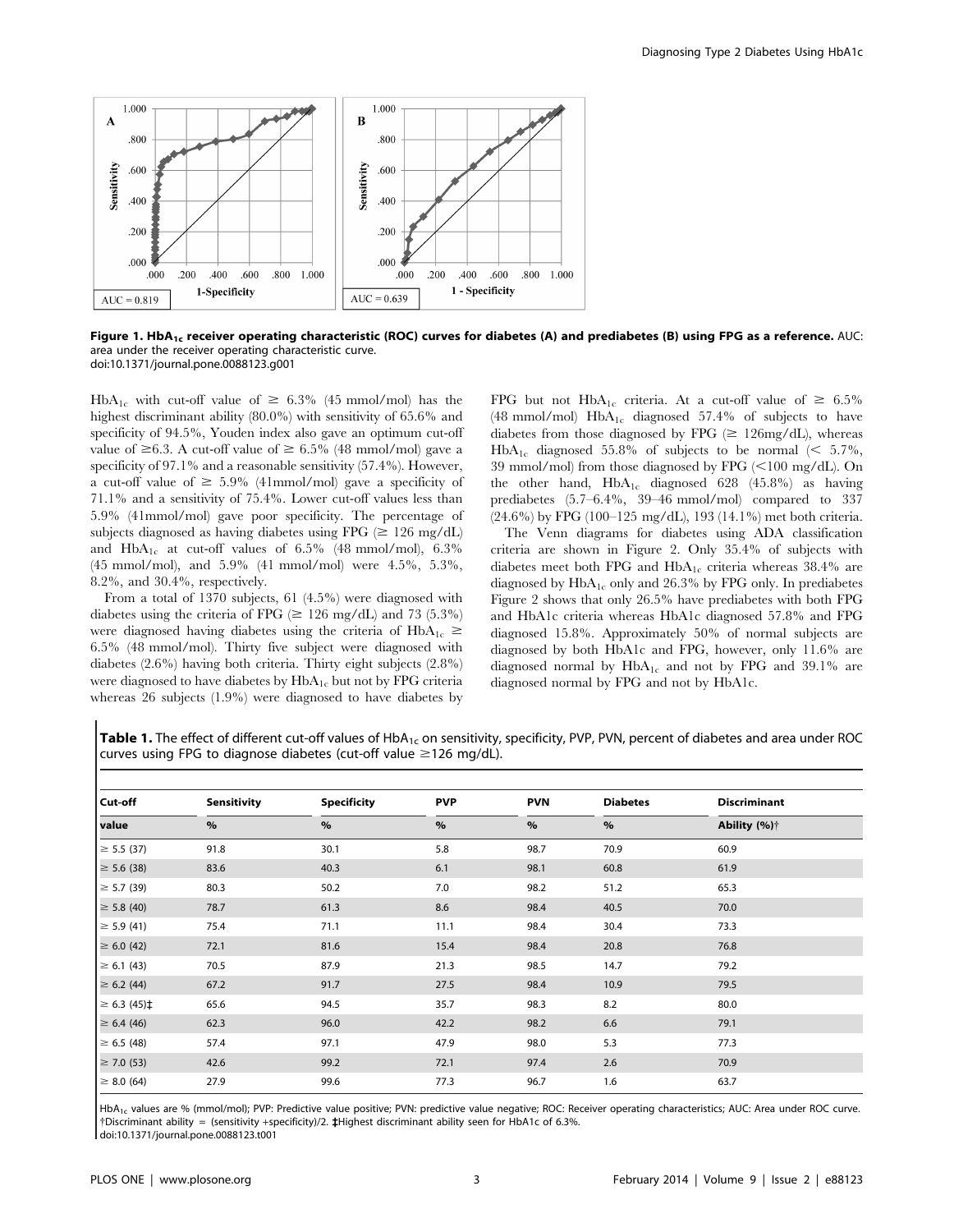

Figure 2. Venn Diagrams for Diabetes, ADA standards. Diabetes diagnosed by HbA<sub>1c</sub>  $\geq 6.5\%$  (48 mmol/mol, n = 73) or FPG  $\geq 126$  mg/dL (n = 61). Prediabetes diagnosed by HbA<sub>1c</sub> 5.7–6.4% (39–46 mmol/mol, n = 628) or FPG 100–125 mg/dL (n = 337). Normal diagnosed by HbA<sub>1c</sub> < 5.7% (39 mmol/mol,  $n = 669$ ) or FPG < 100 mg/dL (n = 972). doi:10.1371/journal.pone.0088123.g002

Table 2 shows that all of the parameters measured (age, systolic BP, Diastolic BP, FPG, HbA1c, TC, TG, LDL and BMI) were significantly higher in subjects with diabetes compared to controls using the criteria of FPG ( $\geq$  126 mg/dL) or HbA<sub>1c</sub> ( $\geq$  6.5% 48 mmol/mol) to diagnose diabetes except for HDL where the difference between the means was not significant. Other HbA1c cut-off values tested such as 5.5% (37 mmol/mol), 6.0% (42 mmol/mol) and 7.0% (53 mmol/mol) also gave similar differences using t-test to compare means (data not shown).

Pearson correlation coefficients assessed between parameters measured in all recruited subjects were significant  $(p<0.01)$ between age and both FPG  $(r=0.146)$  and  $HbA_{1c}$   $(r=0.259)$ , FPG and  $HbA_{1c}$ , TC, TG, LDL and BMI ( $r = 0.584$ , 0.242, 0.294, 0.135 and 0.133, respectively).  $HbA_{1c}$  correlations with the above parameters were also similar  $(r = 0.129, 0.124, 0.111, 0.166)$ for TC, TG, LDL and BMI, respectively).

Approximately 47% of the subjects were obese (BMI  $\geq$  30). Mean comparisons by ANOVA of both  $HbA_{1c}$  and FPG in obese subjects increase slightly (5 and 8%, respectively) but significantly  $(p<0.05)$  compared to normal subjects (BMI  $<$  25). On the other hand, mean BMI values are significantly higher in diabetes compared to normal subjects based on FPG cut-off value of 126 mg/dL (32.5 vs. 29.7 respectively,  $p<0.001$ ). There is also a similar increase in mean values of  $HbA_{1c}$  and FPG in overweight subjects (BMI 25 to  $<$  30) compared to normal subjects (5.7%, 39 mmol/mol vs. 5.5%, 37 mmol/mol, respectively, for  $HbA_{1c}$ and 5.29 vs. 5.07 mmol/L, respectively, for FPG). Table 3 shows that diabetic and cardiovascular risk factors were nearly the same whether subjects were diagnosed by HbA1c or FPG or both. The only difference among tested parameters was the TC where the number of diabetic subjects diagnosed by HbA1c or both FPG and HbA1c was statistically higher than those diagnosed by FPG.

## **Discussion**

This study demonstrated the feasibility of using HbA1c in Palestinian Arabs to diagnose diabetes with area under the ROC curve of 0.819. The ideal cut-off value from the ROC curve was approximately 5.9% (equal sensitivity and specificity), however, the optimal cut-off value with the highest discriminant ability was 6.3%.

Table 2. The difference between mean values of measured parameters between subjects with diabetes vs. normal subjects according to FPG and  $HbA_{1c}$  criteria.

| l Parameter    | Mean $\pm$ STD  |                    | Mean $\pm$ STD |                 |                    |       |
|----------------|-----------------|--------------------|----------------|-----------------|--------------------|-------|
|                | Normal by       | <b>Diabetes by</b> | p              | Normal by       | <b>Diabetes by</b> | p     |
|                | <b>FPG</b>      | <b>FPG</b>         | value          | HbA1c           | HbA1c              | value |
| Age            | $44.9 \pm 7.29$ | $49.3 \pm 7.60$    | .001           | $44.8 \pm 7.26$ | $50.3 \pm 7.34$    | .001  |
| Systolic BP    | $116 + 13.3$    | $123 \pm 13.7$     | .001           | $116 \pm 13.3$  | $125 \pm 12.8$     | .001  |
| Diastolic BP   | $74.2 \pm 9.14$ | $77.5 \pm 8.87$    | .006           | 74.0 ± 9.11     | $79.2 \pm 8.53$    | .001  |
| FPG mmol/L     | $5.16 \pm .66$  | $9.52 \pm 3.22$    | .001           | $5.21 \pm .98$  | $7.80 \pm 2.83$    | .001  |
| $HbA_{1c}$ % ( | $5.7 \pm .44$   | $7.3 \pm 2.02$     | .001           | $5.6 + .36$     | $7.7 \pm 1.63$     | .001  |
| TC mmol/L      | $4.58 - .96$    | $5.38 \pm 1.64$    | .001           | $4.60 \pm 1.01$ | $4.91 \pm .96$     | .009  |
| TG mmol/L      | $1.32 \pm .82$  | $2.38 \pm 2.35$    | .001           | $1.35 \pm .96$  | $1.81 \pm 1.06$    | .001  |
| HDL mmol/dL    | $.94 - .27$     | $.93 + .30$        | .823           | $.94 \pm .27$   | $.91 \pm .21$      | .437  |
| LDL mmol/L     | $3.05 \pm .79$  | $3.33 \pm .85$     | .008           | $3.05 \pm .80$  | $3.24 \pm .72$     | .047  |
| BMI            | $30.2 \pm 5.57$ | $32.5 \pm 5.57$    | .002           | $30.2 \pm 5.56$ | $32.8 \pm 5.62$    | .001  |

Diagnosed by FPG (cut-off value  $\geq$ 126 mg/dL): N for diabetes = 61, N for normal = 1309

Diagnosed by HbA<sub>1c</sub> (cut-off value  $\geq$ 6.5%), N for diabetes = 73, N for normal = 1297

t test was used to compare means of diabetes vs. control.

doi:10.1371/journal.pone.0088123.t002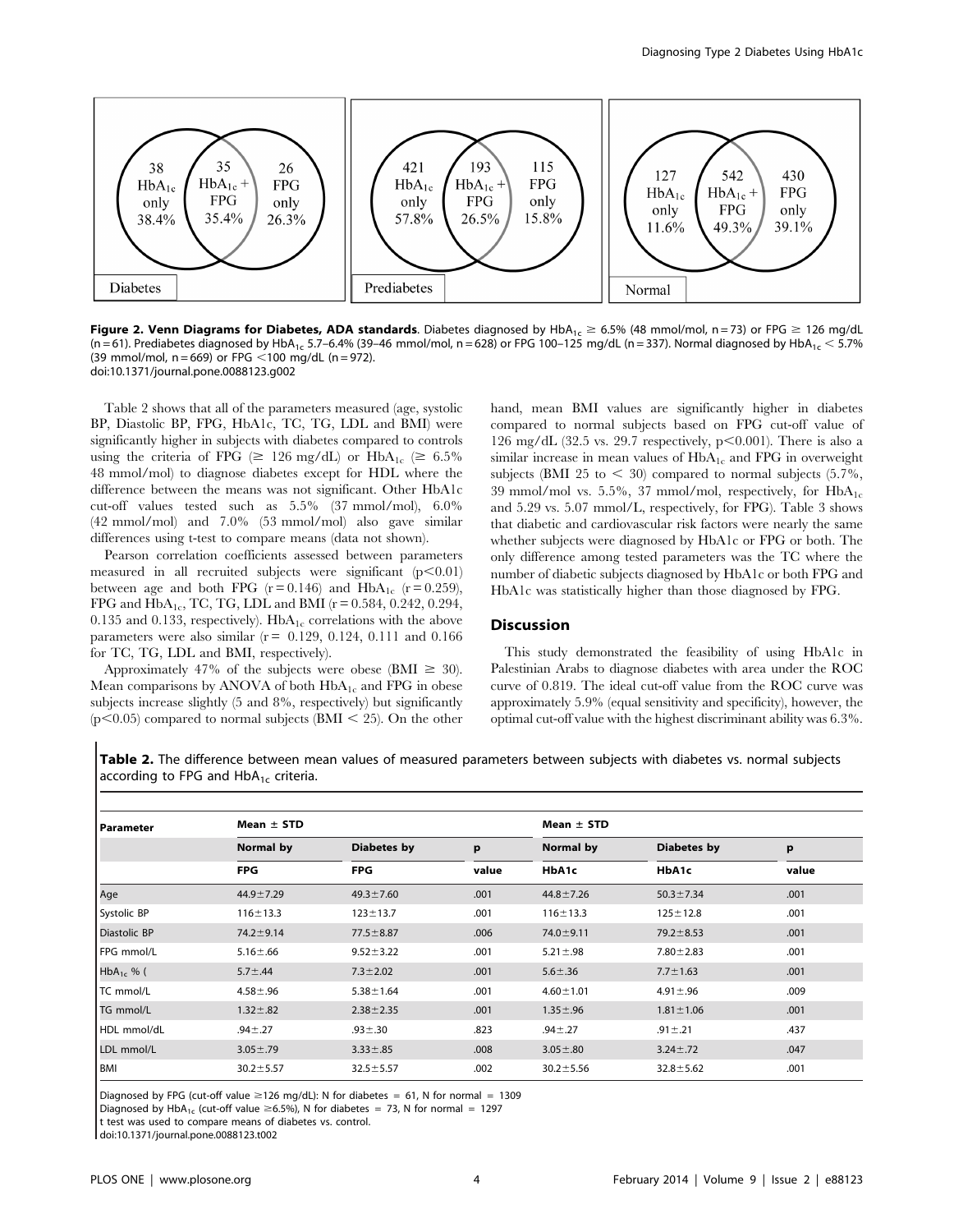Table 3. Characteristics of individuals participating in the study according to HbA1c, FPG or both.

| Parameter                             |                   | HbA1c        |                 | <b>FPG</b>   |                 | <b>HbA1c and FPG</b> |                 |
|---------------------------------------|-------------------|--------------|-----------------|--------------|-----------------|----------------------|-----------------|
|                                       |                   | Nondiabetic  | <b>Diabetic</b> | Nondiabetic  | <b>Diabetic</b> | <b>Nondiabetic</b>   | <b>Diabetic</b> |
| Sex                                   | Male              | 450 (34.0%)  | 25 (34.2%)      | 443 (33.8%)  | 25 (41.0%)      | 432 (34.0%)          | 14 (40.0%)      |
|                                       | Female            | 873 (66.0%)  | 48 (65.8%)      | 869 (66.2%)  | 36 (59.0%)      | 839 (66.0%)          | 21 (60.0%)      |
| Diastolic BP (mm<br>  Hg)             | $\leq 80$ mm Hq   | 120 (94.2%)  | 65 (89.0%)      | 1226 (94.0%) | 56 (91.8%)      | 1192 (94.3%)         | 33 (94.3%)      |
|                                       | $>80$ mm Hq       | 76 (5.8%)    | 8 (11.0%)       | 78 (6.0%)    | $5(8.2\%)$      | 72 (5.7%)            | 2(5.7%)         |
| Systolic BP (mm Hg)≤ 120 mm Hg        |                   | 1252 (95.1%) | 65 (89.0%)      | 1240 (95.1%) | 55 (90.2%)      | 1206 (95.4%)         | 33 (94.3%)      |
|                                       | $>$ 120 mm Hq     | 64 (4.9%)    | 8 (11.0%)       | 64 (4.9%)    | $6(9.8\%)$      | 58 (4.6%)            | 2(5.7%)         |
| <b>Family History for</b><br>Diabetes | Yes               | 730 (56.2%)  | 38 (62.3%)      | 727 (55.5%)  | 53 (72.6%)      | 69 (55.3%)           | 21 (60.0%)      |
|                                       | No                | 568 (43.8%)  | 23 (37.7%)      | 583 (44.5%)  | 20 (27.4%)      | 562 (4 4.7%)         | 14 (40.0%)      |
| TC (mmol/L)                           | $<$ 5.5 mm Hq     | 1101 (84.5%) | 52 (71.2%)      | 1109 (84.6%) | 40 (65.6%)      | 1081 (85.1%)         | 26 (74.3%)      |
|                                       | $\geq$ 5.5 mm Hq  | 202 (15.5%)  | 21 (28.8%)      | 202 (15.4%)  | 21 (34.4%)      | 189 (14.9%)          | 9(25.7%)        |
| TG (mmol/L)†                          | $< 2.0$ mmol/L    | 1112 (85.4%) | 53 (72.6%)      | 1128 (86.1%) | 33 (54.1%)      | 1096 (86.4%)         | 24 (68.6%)      |
|                                       | $\geq$ 2.0 mmol/L | 190 (14.6%)  | 20 (27.4%)      | 182 (13.9%)  | 28 (45.9%)      | 173 (13.6%)          | 11 (31.4%)      |
| HDL (mmol/L)                          | $<$ 1.0 mmol/L    | 829 (63.5%)  | 50 (68.5%)      | 839 (63.9%)  | 38 (62.3%)      | 811 (63.8%)          | 25 (71.4%)      |
|                                       | $\geq$ 1.0 mmol/L | 475 (36.4%)  | 23 (31.5%)      | 473 (36.1%)  | 23 (37.7%)      | 460 (36.2%)          | 10 (28.6%)      |
| LDL (mmol/L)                          | $<$ 3.5 mmol/L    | 954 (73.7%)  | 44 (60.3%)      | 956 (73.3%)  | 38 (63.3%)      | 934 (74.0%)          | 24 (68.6%)      |
|                                       | $\geq$ 3.5 mmol/L | 341 (26.3%)  | 29 (39.7%)      | 348 (26.7%)  | 22 (36.7%)      | 329 (26.0%)          | 11 (31.4%)      |
| l BMI                                 | < 25              | 216 (16.5%)  | $4(5.6\%)$      | 214 (16.5%)  | $2(3.4\%)$      | 211 (16.7%)          | 2(5.7%)         |
|                                       | $25 - < 30$       | 496 (37.9%)  | 19 (26.8%)      | 487 (37.5%)  | 19 (32.8%)      | 478 (37.9%)          | 11 (31.4%)      |
|                                       | $\geq 30$         | 597 (45.6%)  | 48 (67.6%)      | 597 (46.0%)  | 37 (63.8%)      | 571 (45.3%)          | 22 (62.9%)      |

 $\phi^{\dagger}$ p = 0.013 between diabetic subjects diagnosed by HbA1c, FPG, and HbA1c+FPG.

Diabetic [HbA1c  $\geq$  6.5%, FPG  $\geq$  126 mg/dL ( $\geq$  7.0 mmol/L)]; Nondiabetic [HbA1c < 6.5%, FPG < 126 mg/dL (< 7.0 mmol/L)].

doi:10.1371/journal.pone.0088123.t003

This cut-off value is in agreement with the study on Abu Dhabi Arab population of the United Arab Emirates, UAE, [\_EN-REF\_2525] which reported a cut-off value of 6.4%. At cut-off value of  $\geq 6.3\%$ , the sensitivity, specificity, and the discriminant ability, were comparable between this study and that of Abu Dhabi (65.6%, 94.5%, 80% compared to 72.0%, 84.3%%, 78%, respectively). The lower percentage of subjects diagnosed with diabetes by  $HbA_{1c}$ between this study and that of the Abu Dhabi study (8.2% vs. 21.0%, respectively) was not surprising since the prevalence of diabetes in the UAE (25% in UEA citizens, and 20% in UAE) is the second highest in the world [26] and subjects at high risk (HbA1c  $\ge$ 6.1%, 43 mmol/mol, and obese with mean BMI 30.4 kg/m<sup>2</sup>) were chosen in the Abu Dhabi study. The slight difference in cut-off values between the two studies could be due to the difference in reference methods used to diagnose diabetes (FPG in this study vs. OGTT in Abu Dhabi study) or the variability within the Arab ethnicity. The study on Arabs living in the United States reported an  $HbA_{1c}$  cut-off value of 6.2% [24], but it is not clear from the study if the Arabs were from the same origin. Since true negatives are valued higher than true positives according to the recommendations of the International Expert Committee [3], a cut-off value of  $\geq$ 6.5% (48 mmol/mol) with high specificity (97.1) and a reasonable sensitivity (57.4%) is recommended instead of the cut-off value of 6.3% (45 mmol/mol). At this cut-off value ( $\geq 6.5\%$ , 48 mmol/ mol), HbA1c correctly diagnosed 57.4% as having diabetes and 57.3% as having prediabetes from those diagnosed by FPG. These values are higher than those reported by Pinelli et al. [24] for Arabs in the United States at the recommended cut-off value of  $\geq 6.5\%$ (19% for diabetes, 14% for prediabetes). No values were reported for prediabetes in the Abu Dhabi Arab study [25], however, a previous study reported 5% in men and 7% in women having IFG compared to 24.6% in this study [26].

More subjects were diagnosed as having diabetes and prediabetes using HbA<sub>1c</sub> cut-off value of  $\geq 6.5\%$  (48 mmol/mol) for diabetes and 5.7–6.4% (39–46 mmol/mol) for prediabetes (5.3% and 45.8%, respectively) compared to FPG (4.5% and 24.6%, respectively). When comparing FPG ( $\geq 126$  mg/dL,  $\geq 7.0$  mmol/L) and HbA1c  $(\geq 6.5\%, 48 \text{ mmol/L})$  to diagnose diabetes HbA1c diagnosed 73 subjects compared to 61 subjects by FPG from a total of 1370 subjects 35 subjects where identified by both methods. This indicated a bad agreement between the two methods to recognize the same diabetic subjects. This was also the case in prediabetes where HbA1c diagnosed 628 and FPG 337 subjects from a total of 1370 subjects, only 193 were diagnosed by both methods which indicated that the two methods recognize different populations. Most previous studies reported  $HbA_{1c}$  to diagnose less subjects with diabetes compared to FPG or OGTT [4,27,28]. This could be due to the delay in analysis that affected FPG due to glycolysis more than  $HbA_{1c}$  since samples are transported to a central laboratory [18]. Other studies still reported higher percentages of detecting undiagnosed diabetes by  $HbA1c \geq 6.5\%$  (48 mmol/mol) compared to FPG  $\geq 126$  mg/dl [29–31]. Diagnosing higher percentages of prediabetes using HbA1c compared to FPG from this study is consistent with most previously published reports [18,30,32].

Correlation between  $HbA1c \geq 6.5\%$  and diabetes as diagnosed by FPG was moderate  $(K = 0.498)$ . This is consistent with recent studies on Korean subjects ( $K = 0.5$ ) reported by Seo and Lee [33] and Peru subjects  $(K = 0.41)$  reported by Miranda et al. [31].